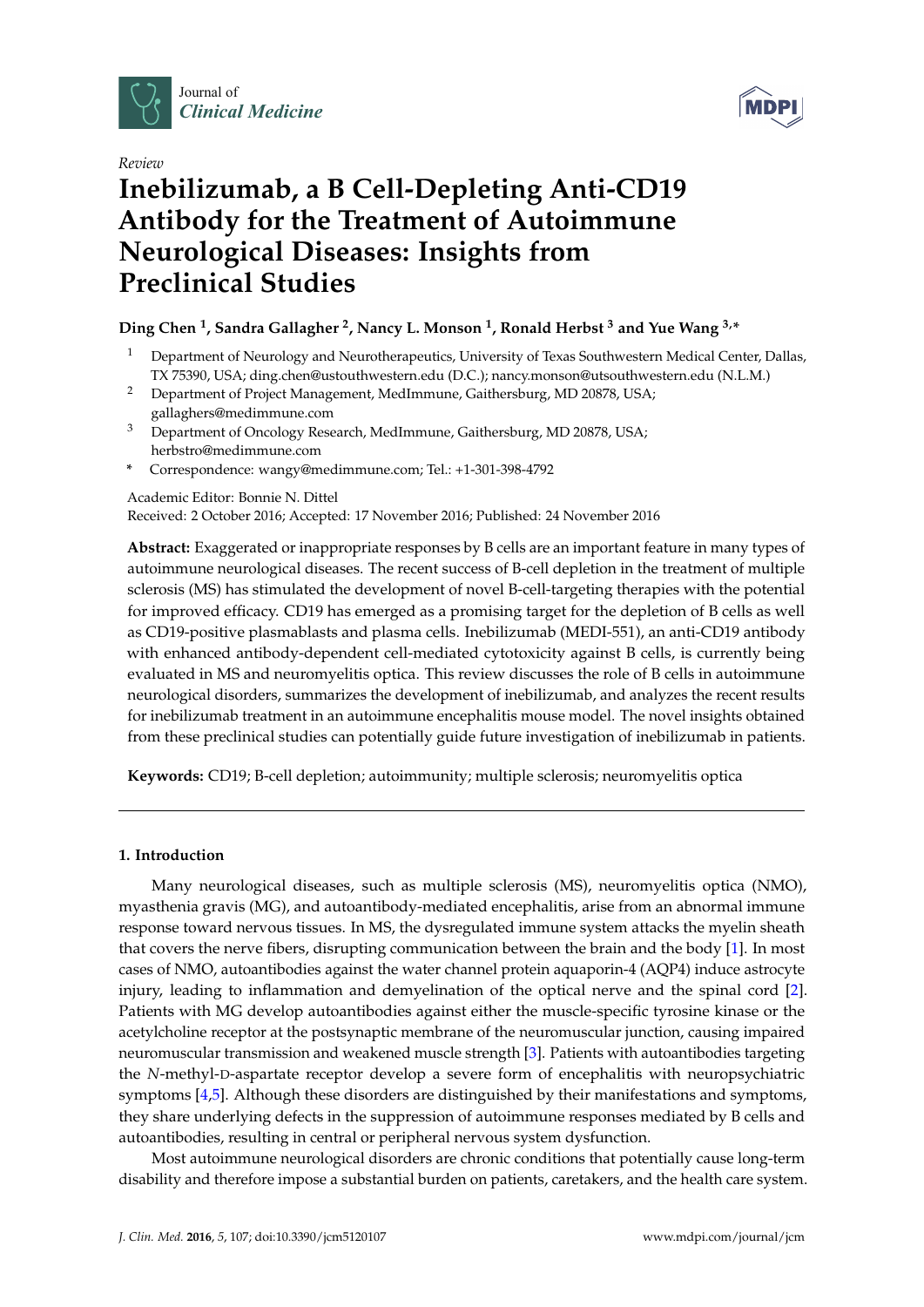Patients with autoimmune neurological diseases generally respond to therapies that suppress immune system function, but a significant proportion of patients have only incomplete responses. In patients who show significant improvement initially, effects are generally not permanent and disease relapses are frequent. Currently there are no curative treatments for these diseases, and no medications have been approved for the treatment of NMO or autoantibody-mediated encephalitis [\[1–](#page-7-0)[5\]](#page-8-0).

An understanding of the shared and distinguishing features of autoimmune neurological diseases provides a conceptual framework for the development of novel therapeutic agents. The presence of autoantibodies is a characteristic feature of MS, NMO and MG, and therapies targeting B cells have come to the center stage over the past decade for the treatment of these diseases. Monoclonal antibodies (mAbs) against the human CD20 antigen represent the best-studied B-cell-targeting immunotherapies, and to date, three anti-CD20 antibodies (rituximab, ocrelizumab, and ofatumumab) have been evaluated for the treatment of MS [\[6\]](#page-8-1). These anti-CD20 antibodies kill B cells either by inducing B-cell apoptosis or by triggering Fcγ receptor (FcγR)-mediated antibody-dependent cell-mediated cytotoxicity (ADCC) and/or complement-dependent cytotoxicity of targeted B cells. Several large phase 2 and 3 clinical trials testing anti-CD20 therapies in MS, involving thousands of patients altogether, are being conducted [\[6\]](#page-8-1). In general, all three of these anti-CD20 antibodies induce substantial depletion of circulating B cells for periods ranging from a few months to a year. In two phase 3 studies in patients with relapsing-remitting MS, ocrelizumab has achieved primary and secondary endpoints: patients treated with ocrelizumab have significant reduction of annualized relapse rates, disability progression, and numbers of inflammatory lesions on magnetic resonance imaging (MRI) [\[6\]](#page-8-1). The recent success of anti-CD20 antibodies in the treatment of MS validates the fundamental role of B cells in the pathogenesis of this disease and suggests that B-cell-targeting therapies have the potential to be effective not only in MS but also in other forms of autoimmune neurological diseases.

#### **2. Role of B Cells in Autoimmune Neurological Diseases**

Many reviews have provided in-depth discussions of B cells and their role in neurological diseases [\[2,](#page-7-1)[3](#page-7-2)[,5](#page-8-0)[,7–](#page-8-2)[9\]](#page-8-3). Below we provide a summary of recent progresses.

Autoantibodies are produced primarily by plasma cells, a population of terminally differentiated B cells. Among possible pathogenic B-cell functions, autoantibodies are recognized as the most important, having multiple potential pathogenic properties. For example, in NMO patients, AQP4-immunoglobulin G (IgG) directly binds to AQP4 protein on the surface of astrocytes, thereby inhibiting water flux and contributing to intramyelinic edema in early NMO lesions [\[10\]](#page-8-4). In addition, AQP4-IgG, mostly in the form of the IgG1 isotype, has the capacity to activate the complement cascade. Components of complement are detectable in NMO lesions and coincide with IgG deposition, indicating antibody-mediated complement activation [\[11\]](#page-8-5). Complement-mediated destruction of astrocytes potentially contributes to the loss of AQP4-expressing cells, a histological feature observed in perivascular lesions in NMO patients [\[12\]](#page-8-6). Furthermore, AQP4-IgG stimulates natural killer (NK) and myeloid cells via engagement of IgG receptors, leading to immune-mediated tissue damage. In animal models, infusion of AQP4-IgG produces NMO-like lesions through an NK-cell-mediated mechanism [\[13\]](#page-8-7). Importantly, tissue injury mediated by autoantibodies often leads to the production of inflammatory cytokines, some of which, such as interleukin-6 (IL-6), further augment autoantibody secretion [\[14\]](#page-8-8). Thus, AQP4-IgG is poised to perpetuate and amplify tissue-damaging inflammatory responses in NMO.

Autoantibodies also play a deleterious role in the pathogenesis of MG and autoimmune encephalitis. In the majority of MG patients, autoantibodies targeting acetylcholine receptor mediate tissue injury, through multiple possible mechanisms, including: (1) block acetylcholine binding to its receptor; (2) induce acetylcholine receptor endocytosis and degradation; (3) activate complement cascade, resulting in the damage of the postsynaptic membrane [\[15\]](#page-8-9). A subset of patients with autoimmune encephalitis develop autoantibodies targeting anti-*N*-methyl-D-aspartate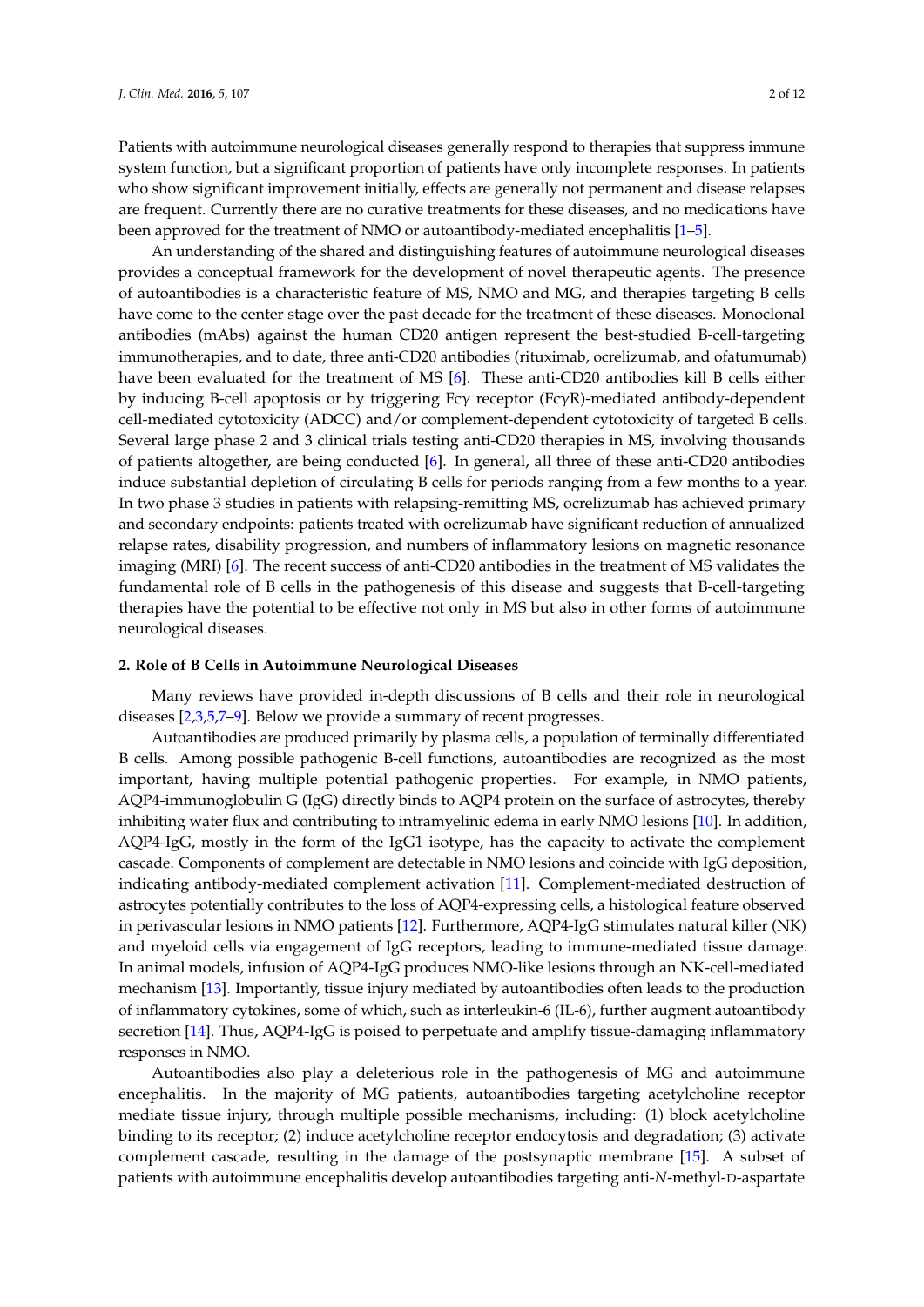receptor and these autoantibodies can potentially cause neuronal dysfunction and tissue injury [\[16\]](#page-8-10). Since autoantibodies can contribute to the diseases through multiple mechanisms, depletion of plasma cells and other autoreactive B cells would curtail the root cause of autoantibody production and might provide better clinical outcome than would blocking effector functions of the autoantibodies themselves.

How B cells contribute to the pathogenesis of MS is still unknown, likely with both antibody-dependent and -independent mechanisms of action contributing. B cells can activate T cells directly because B cells have the capacity to present self-antigens to T cells and multiple co-stimulatory molecules, such as CD80, CD86 and inducible costimulator-ligand are known to be expressed on B cells [\[17\]](#page-8-11). There is growing evidence that B cells produce a variety of cytokines that modulate autoimmune responses and inflammation [\[18\]](#page-8-12). Li et al. recently identified a population of B cells that produce and secrete the cytokine granulocyte macrophage–colony-stimulating factor (GM-CSF). These B cells, which also produce IL-6 and tumor necrosis factor- $\alpha$ , but not IL-10, were twice as frequent in blood from MS patients than from matched healthy volunteers [\[19\]](#page-8-13). Interestingly, GM-CSF<sup>+</sup> B cells derived from MS patients have pro-inflammatory properties, as evidenced by the finding that these cells could stimulate cytokine responses on macrophages [\[19\]](#page-8-13). GM-CSF has been known to be critical for the pathogenesis observed in murine models of MS [\[20\]](#page-8-14), and it has also been reported that GM-CSF-producing CD4 T cells were significantly increased in MS patients [\[21\]](#page-8-15). Therefore, GM-CSF<sup>+</sup> B and T cells might cooperatively promote the activation of myeloid cells in MS, resulting in chronic inflammation within the central nervous system.

In addition to enhancing immune responses, a subset of B cells termed regulatory B cells (Bregs) can suppress immune responses though inhibitory cytokines such as IL-10, IL-35, and transforming growth factor-β [\[22–](#page-8-16)[25\]](#page-9-0). Recent studies in which the number of Bregs was significantly reduced in MS [\[26\]](#page-9-1), NMO [\[27](#page-9-2)[,28\]](#page-9-3), and MG [\[29](#page-9-4)[,30\]](#page-9-5) have demonstrated the relevance of Bregs in autoimmune neurological diseases. In these reports, a reduction in Bregs generally correlated with more severe disease in patients. In contrast, other investigators have shown normal number and function of Bregs in MS patients [\[31\]](#page-9-6). These conflicting data indicate the complex role of Bregs in autoimmune neurological diseases. Because all studies so far have focused on Breg cells in blood, it is critical to investigate Bregs in neurological tissues, particularly from disease lesions, to uncover their role in disease pathology. Studies in which Breg cells are used as a potential cellular therapy for murine autoimmune encephalomyelitis have started, opening a new B-cell-targeting approach for treatment of autoimmune neurologic diseases [\[32\]](#page-9-7).

B cells also contribute to the formation of ectopic lymphoid follicles in the meninges of MS patients. Ectopic follicles are associated with more aggressive MS and a greater extent of tissue injury in the subjacent cortical regions [\[33](#page-9-8)[,34\]](#page-9-9). These atypical lymphoid structures contain B, T, and dendritic cells, all of which form aggregates around a special type of stroma cell called follicular dendritic cells (FDCs) [\[33](#page-9-8)[,34\]](#page-9-9). FDCs provide signals that sustain B-cell survival and activation through the B-cell activating factor (BAFF) cytokine and the C-X-C motif chemokine ligand 13 (CXCL13). B cells in the ectopic follicles reciprocally support FDC function and maintenance through the lymphotoxin pathway. Multiple lines of evidence indicate that inside these follicles, B cells undergo activation and differentiate into plasma cells, resulting in the secretion of damaging autoantibodies within the central nervous system (CNS) [\[35\]](#page-9-10). Therefore, it is important to understand whether B-cell depletion therapy can directly kill B cells residing in ectopic follicles within the central nervous system.

In summary, there is strong evidence that B cells are a crucial player in autoimmune neurological diseases, contributing to disease onset and exacerbation through multiple pathogenic mechanisms. Effective depletion of B cells, including autoreactive plasma cells and pro-inflammatory B cells, might be the key to the development of curative treatment for B-cell-driven autoimmune neurological diseases.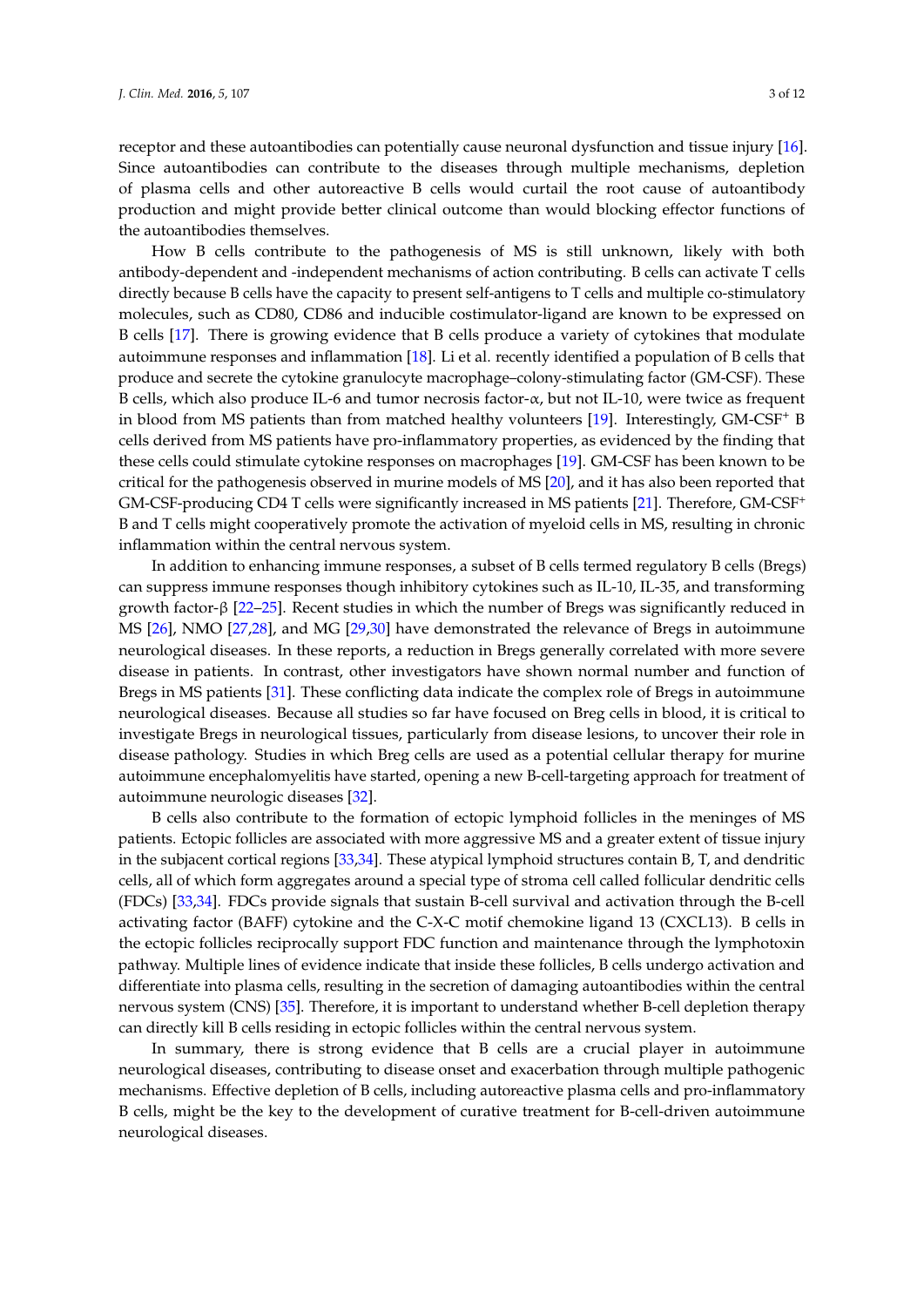#### **3. Rationale for Targeting CD19 and the Development of Inebilizumab**

Anti-CD20 mAbs efficiently deplete mature naïve and memory B cells [\[36\]](#page-9-11). However, B cells in the early developmental stages, as well as the majority of plasma cells, are largely resistant to depletion by anti-CD20 because these B-cell subsets do not express detectable CD20 on the cell surface [\[36\]](#page-9-11). In contrast, CD19 has a broader expression during B-cell development than does CD20 [\[37,](#page-9-12)[38\]](#page-9-13). In bone marrow, B-cell differentiation starts at the pro-B stage and then progresses through pre-B and immature stages to finally become mature B cells. CD19 expression starts at the pro-B cell stage, whereas CD20 expression is initiated at the immature B-cell stage. In the periphery, both CD19 and CD20 are expressed on transitional, naïve, germinal center, and memory B cells. One major difference is on plasma cells: CD20 is absent on mature plasma cells, whereas CD19 is expressed on the majority of plasma cells in the secondary lymphoid organs (such as spleen and tonsils), on all plasma cells in blood, and on more than 50% of plasma cells in bone marrow [\[39](#page-9-14)[,40\]](#page-9-15). In addition, CD19 is exclusively expressed on B cells, whereas in contrast, CD20 is also expressed on a subset of CD4<sup>+</sup> T cells [\[41\]](#page-9-16). Therefore, CD19 has both a broader and a more specific pattern of B-cell expression than does CD20.

Levels of CD19 expression are fairly constant on B cells throughout development, undergoing a two- to threefold increase from immature cells to mature B cells, whereas plasma cells have CD19 levels that are comparable to those on mature B cells [\[37\]](#page-9-12). On mature B cells, CD19 is physically associated with CD21, CD81, and interferon-induced transmembrane protein 1 (IFITM1, also called Leu-13), and CD81 is required for CD19 surface expression [\[37\]](#page-9-12). CD19 has no known ligand and does not seem to undergo significant internalization or shedding from cell surface. These properties make CD19 an attractive target for antibody-mediated depletion of B cells.

Several anti-CD19 mAbs have been developed as immunotherapies [\[42\]](#page-9-17). One of these is inebilizumab (MEDI-551), which was developed at MedImmune and has progressed into clinical trials [\[43](#page-10-0)[,44\]](#page-10-1). Inebilizumab was derived from the mouse anti-human mAb HB12b, which had already shown impressive activity in depletion of B cells in transgenic mice carrying the human CD19 gene (hCD19 Tg) [\[45\]](#page-10-2). HB12b was extensively engineered to further enhance its drug-like properties as well as its B-cell-depleting activity. First, the coding sequence of the F(ab)2 portion of HB12b underwent a humanization process to decrease potential immunogenicity in patients. Second, the humanized F(ab)2 was affinity optimized to enhance binding to human CD19. Lastly, the Fc portion was switched to human IgG1. The resulting high-affinity hIgG1 anti-CD19 mAb was subsequently produced in an α1,6-fucosyltransferase-deficient chinese hamster ovary cell line (using BioWa Potelligent technology) to generate the fucose-free anti-CD19 antibody inebilizumab [\[43\]](#page-10-0). The decision to produce an afucosylated antibody was based on compelling evidence that human IgG1 molecules lacking a core fucose residue in the Fc region bind more tightly to FcγRIIIa, which is an activating IgG receptor expressed on NK cells and on macrophages that mediate the antibody-dependent killing function.

To gain insight into its depletion function in vitro, inebilizumab was compared with its variant, anti-CD19-2, which has the same F(ab)2 sequence as inebilizumab but with intact core fucose in the Fc region [\[43\]](#page-10-0). Inebilizumab and anti-CD19-2 bind to CD19 on B cells with the same affinity, but inebilizumab has 10-fold higher binding affinity to FcγRIIIa [\[43\]](#page-10-0). Accordingly, inebilizumab has stronger ADCC activity than anti-CD19-2 [\[43\]](#page-10-0). Inebilizumab potently depleted CD19-expressing B cells, including primary human B cells, B cell lines derived from multiple tumor types, and neoplastic B cells freshly isolated from patients. Importantly, inebilizumab has demonstrated equal or better activity than rituximab in depletion of human primary B cells in autologous ADCC assays [\[43\]](#page-10-0). In addition, inebilizumab showed potent ADCC activity against human in vitro-differentiated and primary plasma cells (Casey K. and Herbst, R. unpublished observation). Thus inebilizumab offers a new approach for the treatment of autoimmune diseases because it can directly deplete plasma cells, which are not directly targeted by anti-CD20 mAbs. Driven by these results, clinical trials of inebilizumab treatment have begun. A phase 1 study of the safety and tolerability of inebilizumab in systemic sclerosis (SSc) has been completed (NCT00946699, [www.clinicaltrials.gov\)](www.clinicaltrials.gov), and studies of inebilizumab in MS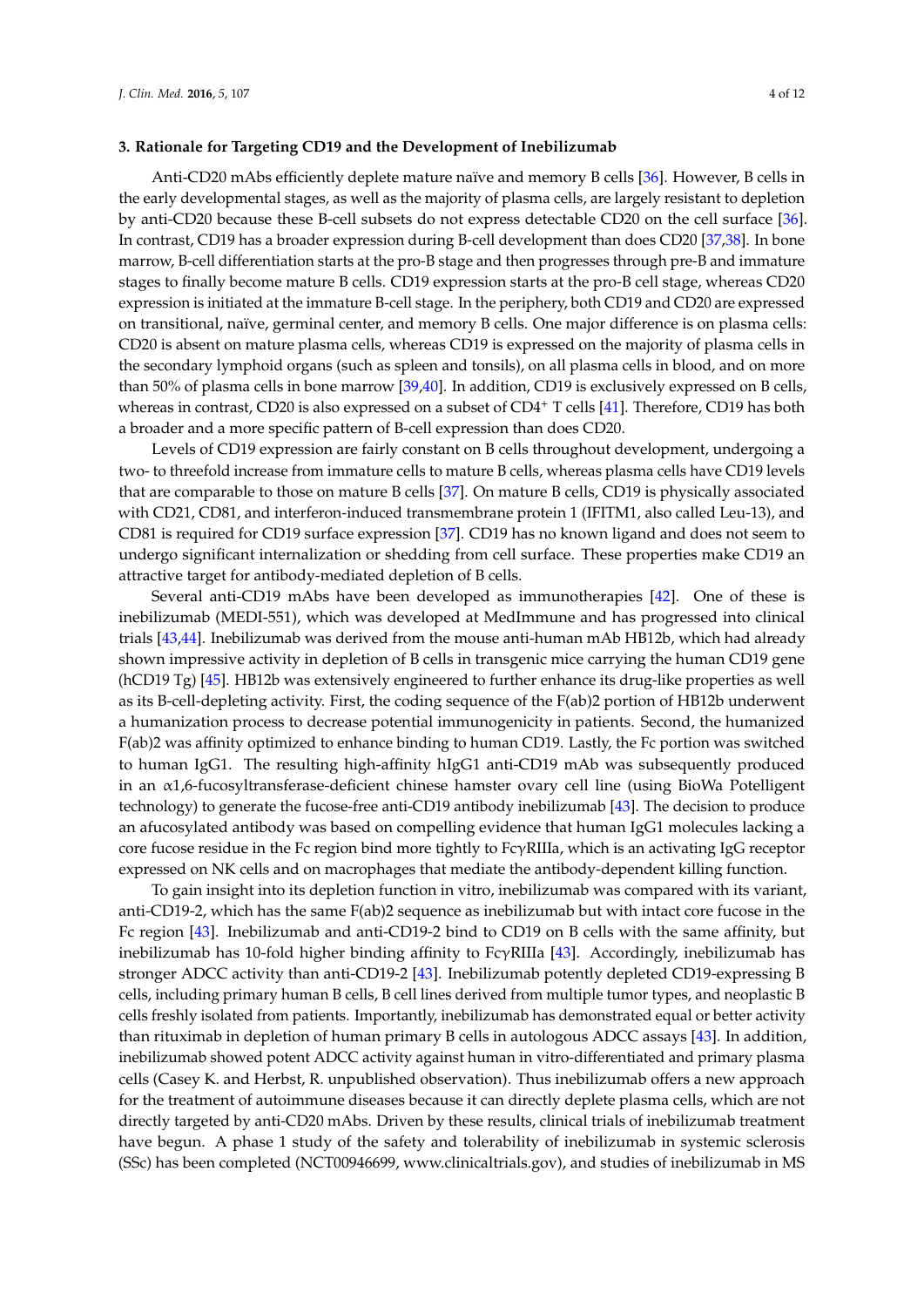(NCT01585766) and NMO (NCT02200770) are ongoing. In the meantime, inebilizumab is also being studied for treatment of B-cell-related malignancies (NCT01453205 and NCT01466153).

In the phase 1 clinical trial of inebilizumab in patients with either limited or diffuse cutaneous SSc (NCT00946699), inebilizumab treatment led to a rapid, robust, and durable depletion of B cells in whole blood [\[44\]](#page-10-1). This pharmacodynamic effect was accompanied by a rapid and significant reduction of plasma cells in both blood and affected skin, indicating that inebilizumab can deplete plasma cells in circulation and in diseased tissue [\[44](#page-10-1)[,46\]](#page-10-3). Inebilizumab-treated patients, but not placebo-treated patients, showed an improvement trend in the Modified Rodnan Skin Score from baseline [\[44\]](#page-10-1), although this was a small study and the clinical activity of inebilizumab must be confirmed by future studies. In addition, inebilizumab was well tolerated and most treatment-emergent adverse events were mild or moderate in severity. Although levels of pathogenic autoantibodies were not analyzed in this study, levels of total immunoglobulins from the majority of inebilizumab-treated patients were within the normal range during the course of monitoring, except in seven subjects presenting lower-than-normal levels of IgG, immunoglobulin A (IgA), or immunoglobulin M (IgM) [\[44\]](#page-10-1). These results suggest that further evaluation of inebilizumab in autoimmune diseases, including the autoimmune neurological disorders MS and NMO, is warranted.

HCD19 Tg mice were chosen as a model system to study in vivo functions of inebilizumab because inebilizumab does not recognize CD19 from rodents or non-human primates [\[43\]](#page-10-0). In hCD19 Tg mice, the expression pattern of transgenic hCD19 matches that of endogenous CD19 in humans and mice. Bone marrow B cells, from pro-B cells to mature B cells, as well as all spleen and blood B cells, are positive for hCD19 expression. As in humans, transgenic hCD19 can also be detected on the majority of plasma cells in spleen and on more than 50% of plasma cells in bone marrow [\[45](#page-10-2)[,47\]](#page-10-4). Furthermore, the amount of hCD19 on B cells from hCD19 Tg mice is comparable to that on primary human B cells [\[45\]](#page-10-2). Since CD19 overexpression may contribute to the development of the autoimmune phenotype, we use heterozygous transgenic mice, which have a B-cell repertoire similar to that of the aged-matched wild-type mice and which show minimum abnormality of immune functions. Therefore, hCD19 Tg mice are a relevant preclinical model for studying inebilizumab.

We have demonstrated that inebilizumab administration in hCD19 Tg mice leads to dose-dependent depletion of B cells in blood and lymphoid tissues: after a 1-week treatment with inebilizumab at doses of  $\geq$ 0.5 mg/kg, more than 90% of B cells in spleen, bone marrow, and blood were depleted [\[48\]](#page-10-5). Consistent with the preceding in vitro studies, treatment with CD19-2 (the fucosylated version of inebilizumab) also resulted in B-cell depletion but with reduced efficacy than inebilizumab [\[48\]](#page-10-5). Both intravenous and subcutaneous administration of inebilizumab showed comparable efficacy, and its pharmacokinetic profile was similar to those of other human IgG1 mAbs in mice [\[48\]](#page-10-5).

To compare the pharmacodynamic effects of inebilizumab and rituximab in mice, human CD19-CD20 double transgenic (hCD19/20 Tg) mice were analyzed [\[43\]](#page-10-0). Treatment with either inebilizumab or rituximab revealed three main differences [\[43\]](#page-10-0). First, both macrophages and complement contributed to B-cell depletion mediated by rituximab, whereas macrophages but not complement mediated inebilizumab B-cell depletion. Second, inebilizumab depleted significantly more bone marrow B cells than did rituximab. Third, the duration of depletion was longer after inebilizumab treatment than after rituximab treatment, probably because inebilizumab is able to deplete early progenitor B cells in bone marrow in hCD19/20 Tg mice. Combined treatment with inebilizumab and rituximab further prolonged B-cell depletion, indicating dual B-cell-depleting therapies can potentially work synergistically [\[48\]](#page-10-5).

We further evaluated the efficacy of inebilizumab in *Sle1*-hCD19 Tg mice, a well-characterized autoimmune mouse model in which the human *Sle1* gene (a susceptibility locus for systemic lupus erythematosus) and transgenic human CD19 are expressed [\[47\]](#page-10-4). In this model, ongoing germinal center responses in secondary lymphoid organs (such as spleen and lymph nodes) are likely to contribute to autoreactive B cells and plasma cells. Inebilizumab elicited rapid and effective B-cell depletion in spleen: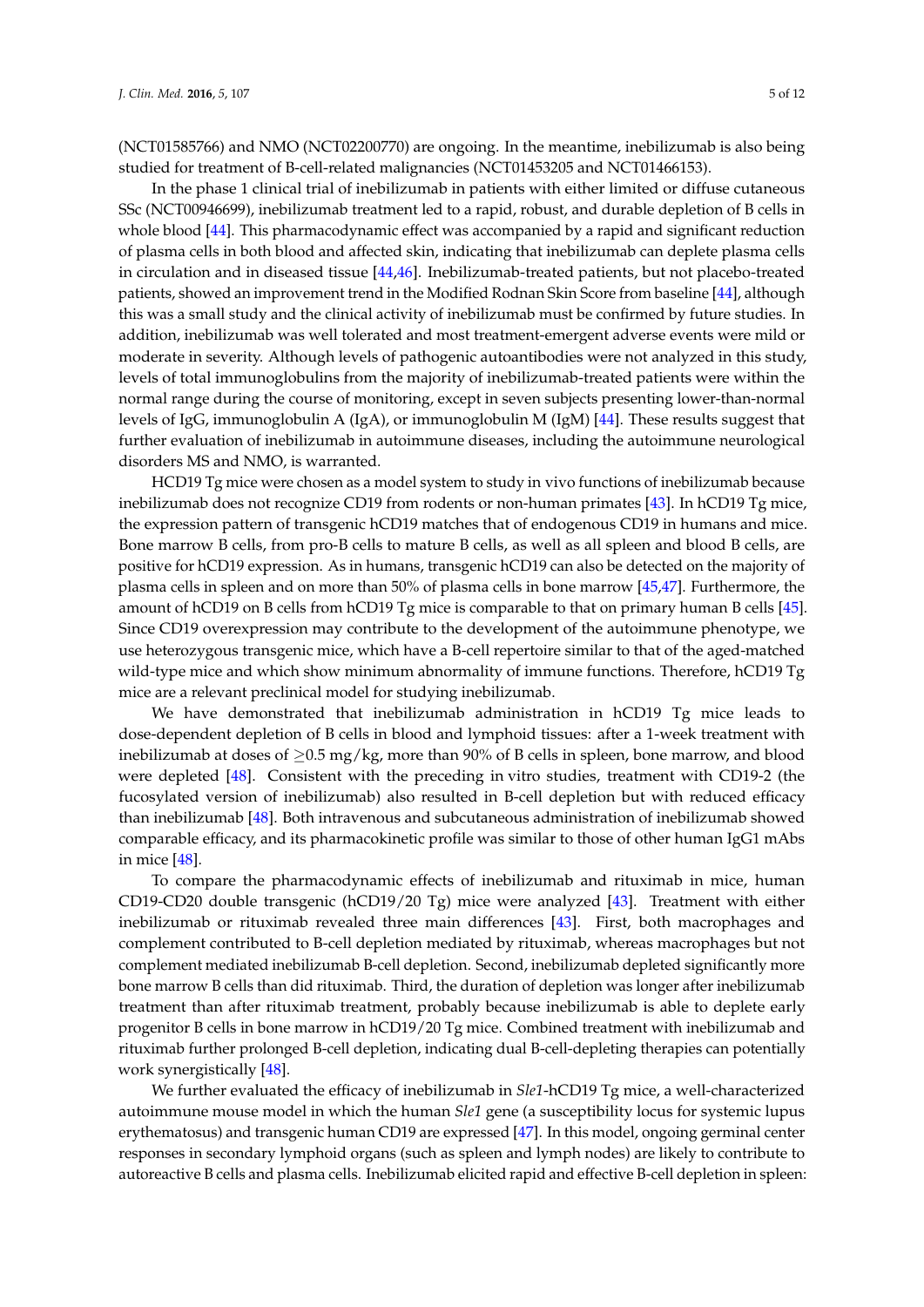more than 90% of germinal center B cells and plasma cells were depleted within the first 2 weeks after a single treatment. In addition, inebilizumab treatment led to a dramatic reduction in CD4<sup>+</sup> follicular T helper (Tfh) cells, consistent with the important role of B cells for the maintenance of Tfh cells in germinal center responses [\[49\]](#page-10-6). Taken together, these findings suggest that inebilizumab may have desirable effects on autoimmune responses because of its broad impact, not only on germinal center B cells and plasma cells, but also (indirectly) on Tfh cells. Consistent with its depletion activity in spleen plasma cells, inebilizumab treatment resulted in a robust reduction of autoantibodies: at 12 weeks, levels of anti-nuclear antibody (ANA) and anti-histone, anti-Sm, anti-ssDNA and anti-dsDNA IgM and IgG antibodies were not only significantly lower than in control mice but were also reduced by  $\sim$  50% from pretreatment levels in the same animal. Many inflammatory cytokines, such as IL-6, were also dramatically reduced after inebilizumab treatment [\[47\]](#page-10-4).

In light of the effective depletion of splenic plasma cells in inebilizumab-treated *Sle*-hCD19 Tg mice, an unexpected finding was that bone marrow plasma cells were not depleted even after prolonged treatment with inebilizumab, despite the fact that around half of these cells express hCD19. In contrast, other bone marrow B-cell subsets in the same mice were depleted by 90%, indicating that the local environment inside bone marrow might affect the susceptibility of CD19<sup>+</sup> cells to inebilizumab-mediated depletion [\[47\]](#page-10-4). Further studies are required to understand the apparent protective mechanism in relation to bone marrow plasma cells in this and other disease models. Finally, levels of total IgM, as well as IgA and IgG subclasses, were not changed after treatment with inebilizumab, demonstrating that inebilizumab is effective in reducing the levels of autoantibodies and other inflammatory mediators but has a much smaller effect on total immunoglobulins in serum.

### **4. Treatment with Inebilizumab in the EAE Model**

Experimental autoimmune encephalomyelitis (EAE) has been widely used as a mouse model for studying immune mediated damage to the central nervous system, however, the relevance of the EAE model to the study of human diseases has been debated [\[50\]](#page-10-7). Murine EAE model recapitulates many pathological and clinical characteristics of MS, such as mononuclear cell infiltration into the CNS and substantial inflammation-mediated demyelination that results in tissue destruction and axonal loss [\[51\]](#page-10-8). In addition, like active CNS lesions in some MS patients, areas of myelin breakdown in EAE also contain B cells, plasma cells, and antibodies [\[52\]](#page-10-9). The EAE mouse model has provided considerable insight into the disease mechanisms of MS and other autoimmune neurological disorders and thus has been widely used to study the efficacy of therapeutic agents [\[52\]](#page-10-9).

The classical EAE model is induced by immunization with myelin oligodendrocyte glycoprotein (MOG) peptide 35-55. This EAE model is B-cell independent, probably because MOG peptides bind to the major histocompatibility complex II molecules directly on dendritic cells without processing, leading to peripheral activation of encephalitogenic T cells. In this model, MOG-specific B cells are not activated and do not contribute to the disease [\[53\]](#page-10-10). In an alternative model of EAE, onset of disease is induced by immunization with recombinant MOG (rMOG) consisting of the 120-amino acid portion of extracellular domain of MOG. In this alternative rMOG EAE model, B cells are absolutely required for development of disease through two major mechanisms: (1) a sub-population of antigen-activated B cells differentiate into plasma cells, resulting in the production of autoantibodies against MOG; and (2) B cells become activated and serve as antigen-presenting cells, promoting differentiation of pro-inflammatory MOG-specific Th1 and Th17 cells [\[54\]](#page-10-11). Anti-MOG autoantibodies targeting multiple epitopes of MOG are not only necessary for the initiation of CNS inflammation, but also cause demyelination [\[54](#page-10-11)[,55\]](#page-10-12), suggesting that this model is particular useful for modeling anti-MOG mediated demyelination in human patients [\[56\]](#page-10-13). Since B cells and autoantibodies play an essential role in pathogenesis in the rMOG-induced EAE model, we conclude that the rMOG EAE model, in which B cells are required for disease initiation and progression [\[54,](#page-10-11)[57\]](#page-10-14), is instructive for modeling the therapeutic effects of B-cell-targeting mAbs in vivo.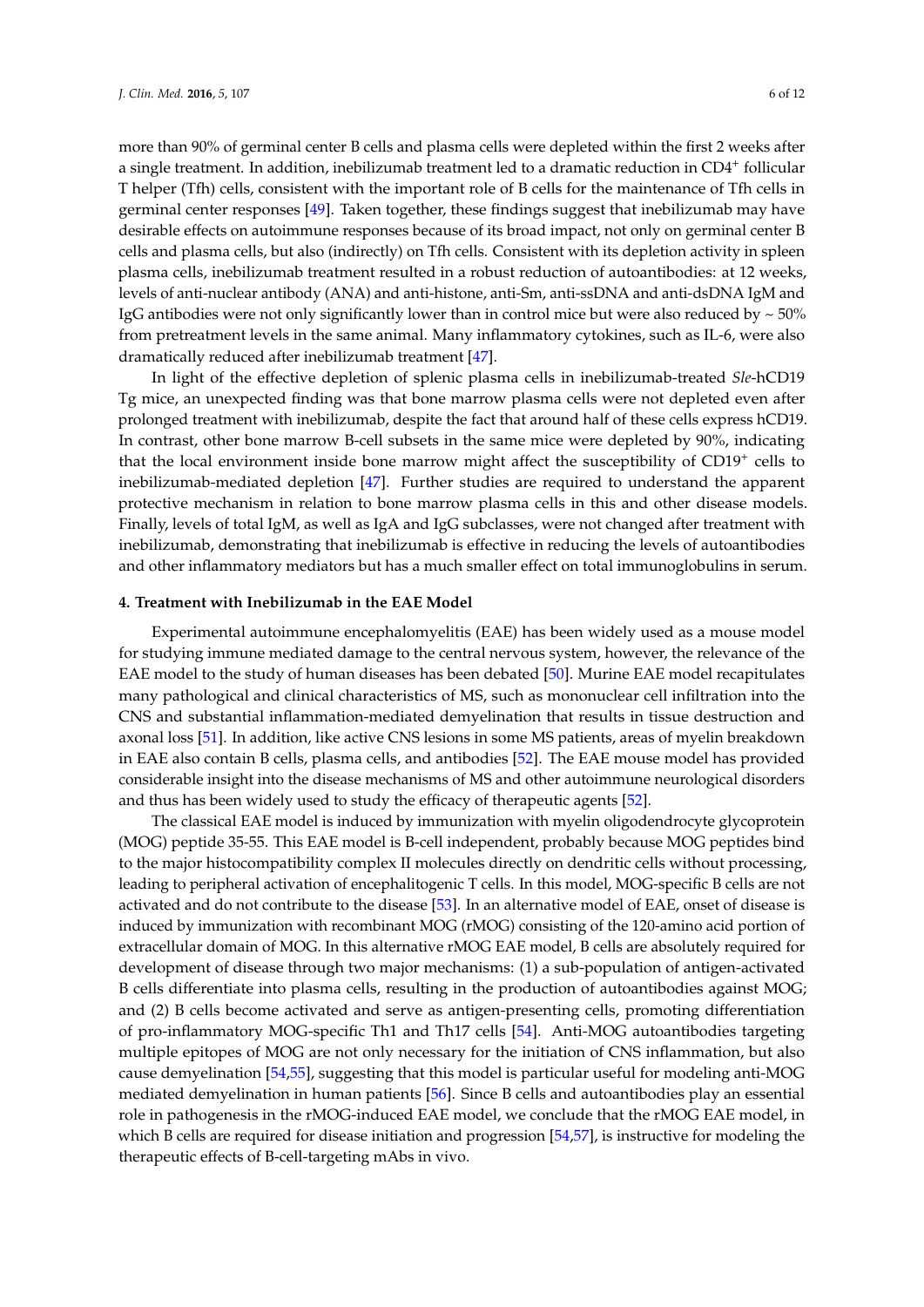In addition to the above immunization induced EAE models, MOG-specific T cell receptor (TCR) transgenic mice spontaneous develop inflammation in the central nervous system [\[58\]](#page-10-15). One important model was created, in which T cells carried a T cell antigen receptor transgene specific for MOG35-55 peptide and B cells expressed a B cell antigen receptor (BCR) transgene for MOG protein [\[59](#page-10-16)[,60\]](#page-10-17). These double TCR and BCR transgenic mice spontaneously developed autoimmune demyelination in their spinal cords and optic nerves, and therefore termed opticospinal EAE (OSE) mice. The OSE model with overlapping pathological features of human NMO and MS diseases can be particularly useful for studying cooperation between B and T cells in driving autoimmune neurological diseases. However, MOG specific B cells from OSE mice have a fixed immunoglobulin heavy chain and thus the breadth of reactivity of these B cells is limited. In contrast, B cell response in both rMOG EAE model and in human NMO is complex and polyclonal, recognizing both linear and conformation-dependent epitopes.

Anti-CD20 antibodies have shown efficacy in the rMOG EAE model. They rapidly deplete peripheral B cells and ameliorate EAE severity by inhibiting adaptive immune responses such as antigen-specific Th1 and Th17 responses [\[61,](#page-11-0)[62\]](#page-11-1). These findings are consistent with a recent study demonstrating that B-cell MHC II expression is pivotal for activation of pro-inflammatory Th1 and Th17 and susceptibility to EAE [\[57\]](#page-10-14). However, anti-CD20 antibodies have a limited effect on autoantibody levels, probably because plasma cells express diminished levels, or completely lack expression, of CD20 on their surfaces [\[61,](#page-11-0)[63,](#page-11-2)[64\]](#page-11-3). In addition, in the EAE model induced with MOG peptide, anti-CD20 antibodies negatively impact regulatory B-cell responses and enhanced pro-inflammatory monocyte reactivity [\[65,](#page-11-4)[66\]](#page-11-5). These data imply that more selective and effective targeting of pathogenic B cells may be required to enhance the safety and effectiveness of CD20 mAbs and of B-cell depletion therapy in general.

Inebilizumab was also tested in the rMOG EAE model in a recent study [\[56\]](#page-10-13) in which a single administration disrupted EAE development in hCD19 transgenic mice. Specifically, inebilizumab inhibited leukocyte infiltration into the spinal cord and depleted both short-lived and long-lived plasma cells, resulting in a significant reduction of total and MOG-specific antibodies in the periphery and the CNS. Interestingly, regulatory B cells were partially resistant to depletion, whereas antigen-specific regulatory T-cell responses were promoted in inebilizumab-treated animals [\[63\]](#page-11-2). These results indicate that inebilizumab effectively disrupts EAE by reducing adaptive immune responses that are known to participate in disease pathogenesis while sparing regulatory mechanisms that have been shown to suppress the disease.

The contribution of plasma cells to MS remains unclear, although the pathological role of autoantibodies certainly implies a role for autoantibody-producing plasma cells [\[67](#page-11-6)[–69\]](#page-11-7). To investigate the role of plasma cells in the rMOG EAE model, we compared the efficacy of inebilizumab, which would presumably target plasma cells, with that of a potent anti-mouse CD20 mAb (MB20-11), which would be expected to spare plasma cells. In this model, inebilizumab surpassed CD20 mAb in ameliorating EAE progression and leukocyte infiltration into the CNS. As expected, inebilizumab more significantly reduced the frequency of myelin-specific antibody-producing cells in CNS and peripheral tissue, as well as total and autoantibody levels in serum. Interestingly, CD20 mAb-treated animals presented various degrees of disease severities, and EAE severity score positively correlated with frequency of residual autoantibody-secreting plasma cells in the bone marrow of individual mice. We further confirmed that the bone marrow and secondary lymphoid tissues of EAE mice contained a CD19<sup>+</sup> CD20<sup>−</sup> plasma cell population that was depleted only by inebilizumab and not by the CD20 mAb [\[64\]](#page-11-3). These data together demonstrate that autoantibody-secreting plasma cells, especially long-lived CD19<sup>+</sup> CD20<sup>-</sup> plasma cells in bone marrow, contribute to disease severity in EAE and are effectively targeted by inebilizumab. CD19<sup>+</sup> CD20<sup>-</sup> B cells are also present in the CNS of MS patients [\[64\]](#page-11-3), and therefore these data support the notion that CD19 mAb may be more effective than CD20-targeting agents for the treatment of MS.

Although inebilizumab has shown the potential to treat a wide range of autoimmune diseases, it is necessary to recognize its possible side effects, including those associated with long-term B-cell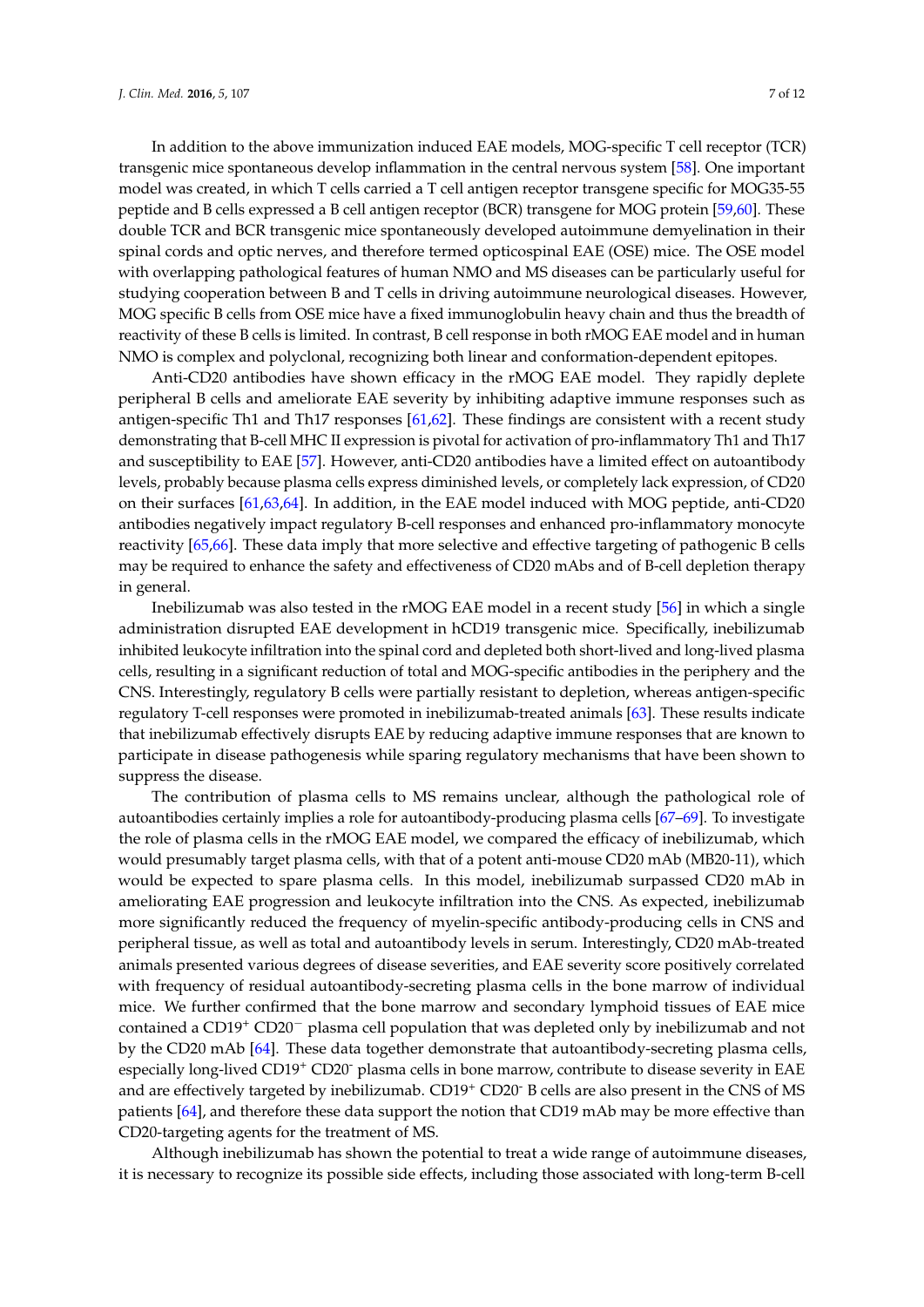depletion. It is well established that long-lived plasma cells are the major source of persistent antibodies that are important for fighting infections [\[70](#page-11-8)[,71\]](#page-11-9). Thus, in clinical studies of any B-cell-depleting agent, it is important to monitor changes in pathogenic autoantibodies as well as protective antibodies induced by previous infection and vaccination. In addition, B cells also contribute to the establishment and survival of memory CD4<sup>+</sup> T cells and previous studies have shown that CD20-mediated B-cell depletion curtails CD4<sup>+</sup> T-cell memory in a murine model of virus infection [\[72\]](#page-11-10). In children and adolescents with autoimmune neurological disorders, severe cytomegalovirus infections were observed in small numbers of patients receiving rituximab treatment [\[73\]](#page-11-11), indicating that B-cell depletion may carry a risk of virus reactivation. Another potential concern with B-cell depletion therapy is its capacity to deplete regulatory B cells. Although regulatory B cells show some level of resistance to CD19 mAb depletion, they are still depleted after treatment with inebilizumab or anti-CD20 mAb in the EAE model. In light of these potential risks, hCD19 Tg mice were comprehensively evaluated after single and multiple intravenous or subcutaneous administrations of inebilizumab, and no major adverse effects have been observed in these studies so far. In addition, in *Sle1*-hCD19 Tg mice, inebilizumab treatment had only a minimum effect on plasma cells in bone marrow and did not reduce total immunoglobulins in circulation [\[47\]](#page-10-4). Clearly, more animal studies and continued surveillance in clinical studies are warrantied to address the possible side effects of CD19-directed approaches.

#### **5. Conclusions**

The results from animal studies have demonstrated the superior depletion activity of inebilizumab (relative to CD20-targeting mAbs) against a broad range of B-cell subsets, including plasma cells that secrete autoantibodies. Studies in the *Sle1*-hCD19 Tg and EAE models have highlighted the ability of inebilizumab to suppress levels of autoantibodies and inflammatory cytokines and to reduce the number of Tfh cells. These findings provide a relevant mechanistic basis for the development of inebilizumab for treatment of autoimmune neurological diseases such as NMO and MS and suggest that inebilizumab has the potential to provide benefit for patients.

Supported by preclinical results, inebilizumab has progressed into clinical trials in systemic sclerosis, MS, and NMO and has already demonstrated encouraging preliminary results in patients with systemic sclerosis [\[44\]](#page-10-1). In addition to the deep insights gained from preclinical models, clinical data for inebilizumab will contribute to our understanding of the clinical and pathological nature of autoimmune neurological diseases and support the hypothesis that depletion of B cells and plasma cells could benefit a broad range of autoantibody-mediated autoimmune diseases.

**Acknowledgments:** We thank Soraya Madani and Daniel Cimbora for helpful suggestions. This work was supported by MedImmune.

**Author Contributions:** Chen, Gallagher and Wang drafted the manuscript. All authors provided critical revision of the manuscript.

**Conflicts of Interest:** D.C. and N.L.M. declare no conflict of interest. S.G., R.H., and Y.W. are employees of MedImmune.

#### **References**

- <span id="page-7-0"></span>1. Steinman, L. Immunology of relapse and remission in multiple sclerosis. *Annu. Rev. Immunol.* **2014**, *32*, 257–281. [\[CrossRef\]](http://dx.doi.org/10.1146/annurev-immunol-032713-120227) [\[PubMed\]](http://www.ncbi.nlm.nih.gov/pubmed/24438352)
- <span id="page-7-1"></span>2. Zatonska, M.J.; Lyszczarz, A.K.; Michalak, S.; Kozubski, W. The Immunology of Neuromyelitis Optica-Current Knowledge, Clinical Implications, Controversies and Future Perspectives. *Int. J. Mol. Sci.* **2016**, *17*, 273. [\[CrossRef\]](http://dx.doi.org/10.3390/ijms17030273) [\[PubMed\]](http://www.ncbi.nlm.nih.gov/pubmed/26950113)
- <span id="page-7-2"></span>3. Gilhus, N.E.; Skeie, G.O.; Romi, F.; Lazaridis, K.; Zisimopoulou, P.; Tzartos, S. Myasthenia gravis—Autoantibody characteristics and their implications for therapy, Nature reviews. *Neurology* **2016**, *12*, 259–268. [\[PubMed\]](http://www.ncbi.nlm.nih.gov/pubmed/27103470)
- <span id="page-7-3"></span>4. Dowben, J.S.; Kowalski, P.C.; Keltner, N.L. Biological Perspectives: Anti-NMDA Receptor Encephalitis. *Perspect. Psychiatr. Care* **2015**, *51*, 236–240. [\[CrossRef\]](http://dx.doi.org/10.1111/ppc.12132) [\[PubMed\]](http://www.ncbi.nlm.nih.gov/pubmed/26220456)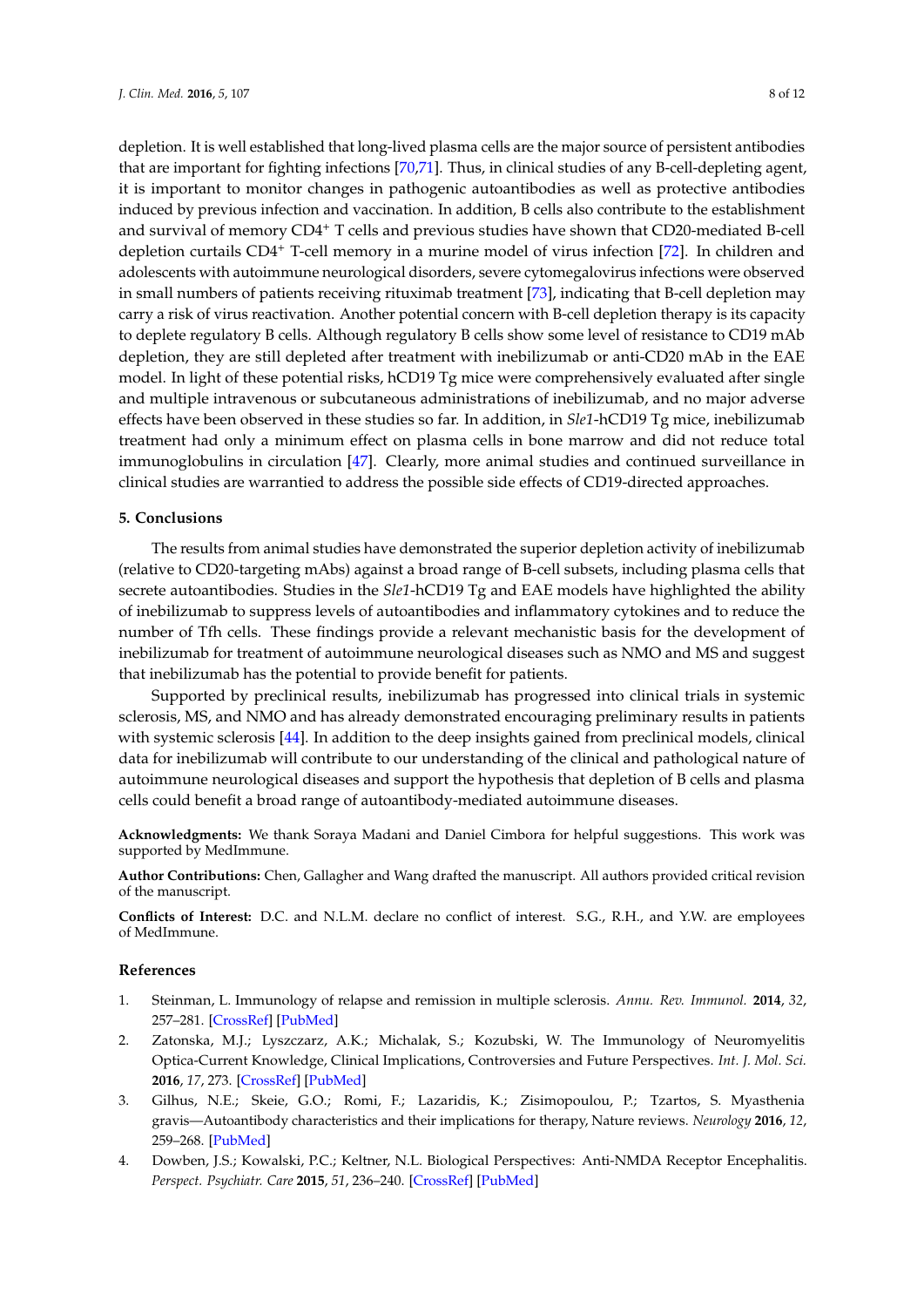- <span id="page-8-0"></span>5. Kruse, J.L.; Lapid, M.I.; Lennon, V.A.; Klein, C.J.; Toole, O.O.; Pittock, S.J.; Strand, E.A.; Frye, M.A.; McKeon, A. Psychiatric Autoimmunity: *N*-Methyl-D-Aspartate Receptor IgG and Beyond. *Psychosomatics* **2015**, *56*, 227–241. [\[CrossRef\]](http://dx.doi.org/10.1016/j.psym.2015.01.003) [\[PubMed\]](http://www.ncbi.nlm.nih.gov/pubmed/25975857)
- <span id="page-8-1"></span>6. Milo, R. Therapeutic strategies targeting B-cells in multiple sclerosis. *Autoimmun. Rev.* **2016**, *15*, 714–718. [\[CrossRef\]](http://dx.doi.org/10.1016/j.autrev.2016.03.006) [\[PubMed\]](http://www.ncbi.nlm.nih.gov/pubmed/26970489)
- <span id="page-8-2"></span>7. Ireland, S.J.; Blazek, M.; Harp, C.T.; Greenberg, B.; Frohman, E.M.; Davis, L.S.; Monson, N.L. Antibody-independent B cell effector functions in relapsing remitting multiple sclerosis: Clues to increased inflammatory and reduced regulatory B cell capacity. *Autoimmunity* **2012**, *45*, 400–414. [\[CrossRef\]](http://dx.doi.org/10.3109/08916934.2012.665529) [\[PubMed\]](http://www.ncbi.nlm.nih.gov/pubmed/22432732)
- 8. Bennett, J.L.; O'Connor, K.C.; Bar-Or, A.; Zamvil, S.S.; Hemmer, B.; Tedder, T.F.; von Budingen, H.C.; Stuve, O.; Yeaman, M.R.; Smith, T.J.; et al. B lymphocytes in neuromyelitis optica. *Neurol. Neuroimmunol. Neuroinflamm.* **2015**, *2*, e104. [\[CrossRef\]](http://dx.doi.org/10.1212/NXI.0000000000000104) [\[PubMed\]](http://www.ncbi.nlm.nih.gov/pubmed/25977932)
- <span id="page-8-3"></span>9. Fraussen, J.; de Bock, L.; Somers, V. B cells and antibodies in progressive multiple sclerosis: Contribution to neurodegeneration and progression. *Autoimmun. Rev.* **2016**, *15*, 896–899. [\[CrossRef\]](http://dx.doi.org/10.1016/j.autrev.2016.07.008) [\[PubMed\]](http://www.ncbi.nlm.nih.gov/pubmed/27396817)
- <span id="page-8-4"></span>10. Hinson, S.R.; Romero, M.F.; Popescu, B.F.; Lucchinetti, C.F.; Fryer, J.P.; Wolburg, H.; Becker, P.F.; Noell, S.; Lennon, V.A. Molecular outcomes of neuromyelitis optica (NMO)-IgG binding to aquaporin-4 in astrocytes. *Proc. Natl. Acad. Sci. USA* **2012**, *109*, 1245–1250. [\[CrossRef\]](http://dx.doi.org/10.1073/pnas.1109980108) [\[PubMed\]](http://www.ncbi.nlm.nih.gov/pubmed/22128336)
- <span id="page-8-5"></span>11. Bruck, W.; Popescu, B.; Lucchinetti, C.F.; Plese, S.M.; Gold, R.; Thal, D.R.; Metz, I. Neuromyelitis optica lesions may inform multiple sclerosis heterogeneity debate. *Ann. Neurol.* **2012**, *72*, 385–394. [\[CrossRef\]](http://dx.doi.org/10.1002/ana.23621) [\[PubMed\]](http://www.ncbi.nlm.nih.gov/pubmed/23034911)
- <span id="page-8-6"></span>12. Nytrova, P.; Potlukova, E.; Kemlink, D.; Woodhall, M.; Horakova, D.; Waters, P.; Havrdova, E.; Zivorova, D.; Vincent, A.; Trendelenburg, M. Complement activation in patients with neuromyelitis optica. *J. Neuroimmunol.* **2014**, *274*, 185–191. [\[CrossRef\]](http://dx.doi.org/10.1016/j.jneuroim.2014.07.001) [\[PubMed\]](http://www.ncbi.nlm.nih.gov/pubmed/25109258)
- <span id="page-8-7"></span>13. Ratelade, J.; Zhang, H.; Saadoun, S.; Bennett, J.L.; Papadopoulos, M.C.; Verkman, A.S. Neuromyelitis optica IgG and natural killer cells produce NMO lesions in mice without myelin loss. *Acta Neuropathol.* **2012**, *123*, 861–872. [\[CrossRef\]](http://dx.doi.org/10.1007/s00401-012-0986-4) [\[PubMed\]](http://www.ncbi.nlm.nih.gov/pubmed/22526022)
- <span id="page-8-8"></span>14. Icoz, S.; Tuzun, E.; Kurtuncu, M.; Durmus, H.; Mutlu, M.; Eraksoy, M.; Demir, G.A. Enhanced IL-6 production in aquaporin-4 antibody positive neuromyelitis optica patients. *Int. J. Neurosci.* **2010**, *120*, 71–75. [\[CrossRef\]](http://dx.doi.org/10.3109/00207450903428970) [\[PubMed\]](http://www.ncbi.nlm.nih.gov/pubmed/20128675)
- <span id="page-8-9"></span>15. Keijzers, M.; Gadea, G.N.; de Baets, M. Clinical and scientific aspects of acetylcholine receptor myasthenia gravis. *Curr. Opin. Neurol.* **2014**, *27*, 552–557. [\[CrossRef\]](http://dx.doi.org/10.1097/WCO.0000000000000125) [\[PubMed\]](http://www.ncbi.nlm.nih.gov/pubmed/25105461)
- <span id="page-8-10"></span>16. Hughes, E.G.; Peng, X.; Gleichman, A.J.; Lai, M.; Zhou, L.; Tsou, R.; Parsons, T.D.; Lynch, D.R.; Dalmau, J.; Gordon, R.J.B. Cellular and synaptic mechanisms of anti-NMDA receptor encephalitis. *J. Neurosci.* **2010**, *30*, 5866–5875. [\[CrossRef\]](http://dx.doi.org/10.1523/JNEUROSCI.0167-10.2010) [\[PubMed\]](http://www.ncbi.nlm.nih.gov/pubmed/20427647)
- <span id="page-8-11"></span>17. Michel, L.; Touil, H.; Pikor, N.B.; Gommerman, J.L.; Prat, A.; Bar-Or, A. B Cells in the Multiple Sclerosis Central Nervous System: Trafficking and Contribution to CNS-Compartmentalized Inflammation. *Front. Immunol.* **2015**, *6*, 636. [\[CrossRef\]](http://dx.doi.org/10.3389/fimmu.2015.00636) [\[PubMed\]](http://www.ncbi.nlm.nih.gov/pubmed/26732544)
- <span id="page-8-12"></span>18. Lund, F.E. Cytokine-producing B lymphocytes-key regulators of immunity. *Curr. Opin. Immunol.* **2008**, *20*, 332–338. [\[CrossRef\]](http://dx.doi.org/10.1016/j.coi.2008.03.003) [\[PubMed\]](http://www.ncbi.nlm.nih.gov/pubmed/18417336)
- <span id="page-8-13"></span>19. Li, R.; Rezk, A.; Miyazaki, Y.; Hilgenberg, E.; Touil, H.; Shen, P.; Moore, C.S.; Michel, L.; Althekair, F.; Rajasekharan, S.; et al. Proinflammatory GM-CSF-producing B cells in multiple sclerosis and B cell depletion therapy. *Sci. Transl. Med.* **2015**, *7*, 310ra166. [\[CrossRef\]](http://dx.doi.org/10.1126/scitranslmed.aab4176) [\[PubMed\]](http://www.ncbi.nlm.nih.gov/pubmed/26491076)
- <span id="page-8-14"></span>20. Croxford, A.L.; Spath, S.; Becher, B. GM-CSF in Neuroinflammation: Licensing Myeloid Cells for Tissue Damage. *Trends Immunol.* **2015**, *36*, 651–662. [\[CrossRef\]](http://dx.doi.org/10.1016/j.it.2015.08.004) [\[PubMed\]](http://www.ncbi.nlm.nih.gov/pubmed/26431942)
- <span id="page-8-15"></span>21. Noster, R.; Riedel, R.; Mashreghi, M.F.; Radbruch, H.; Harms, L.; Haftmann, C.; Chang, H.D.; Radbruch, A.; Zielinski, C.E. IL-17 and GM-CSF expression are antagonistically regulated by human T helper cells. *Sci. Transl. Med.* **2014**, *6*, 241ra280. [\[CrossRef\]](http://dx.doi.org/10.1126/scitranslmed.3008706) [\[PubMed\]](http://www.ncbi.nlm.nih.gov/pubmed/24944195)
- <span id="page-8-16"></span>22. Tian, J.; Zekzer, D.; Hanssen, L.; Lu, Y.; Olcott, A.; Kaufman, D.L. Lipopolysaccharide-activated B cells down-regulate Th1 immunity and prevent autoimmune diabetes in nonobese diabetic mice. *J. Immunol.* **2001**, *167*, 1081–1089. [\[CrossRef\]](http://dx.doi.org/10.4049/jimmunol.167.2.1081) [\[PubMed\]](http://www.ncbi.nlm.nih.gov/pubmed/11441119)
- 23. Yanaba, K.; Bouaziz, J.D.; Haas, K.M.; Poe, J.C.; Fujimoto, M.; Tedder, T.F. A regulatory B cell subset with a unique CD1dhiCD5<sup>+</sup> phenotype controls T cell-dependent inflammatory responses. *Immunity* **2008**, *28*, 639–650. [\[CrossRef\]](http://dx.doi.org/10.1016/j.immuni.2008.03.017) [\[PubMed\]](http://www.ncbi.nlm.nih.gov/pubmed/18482568)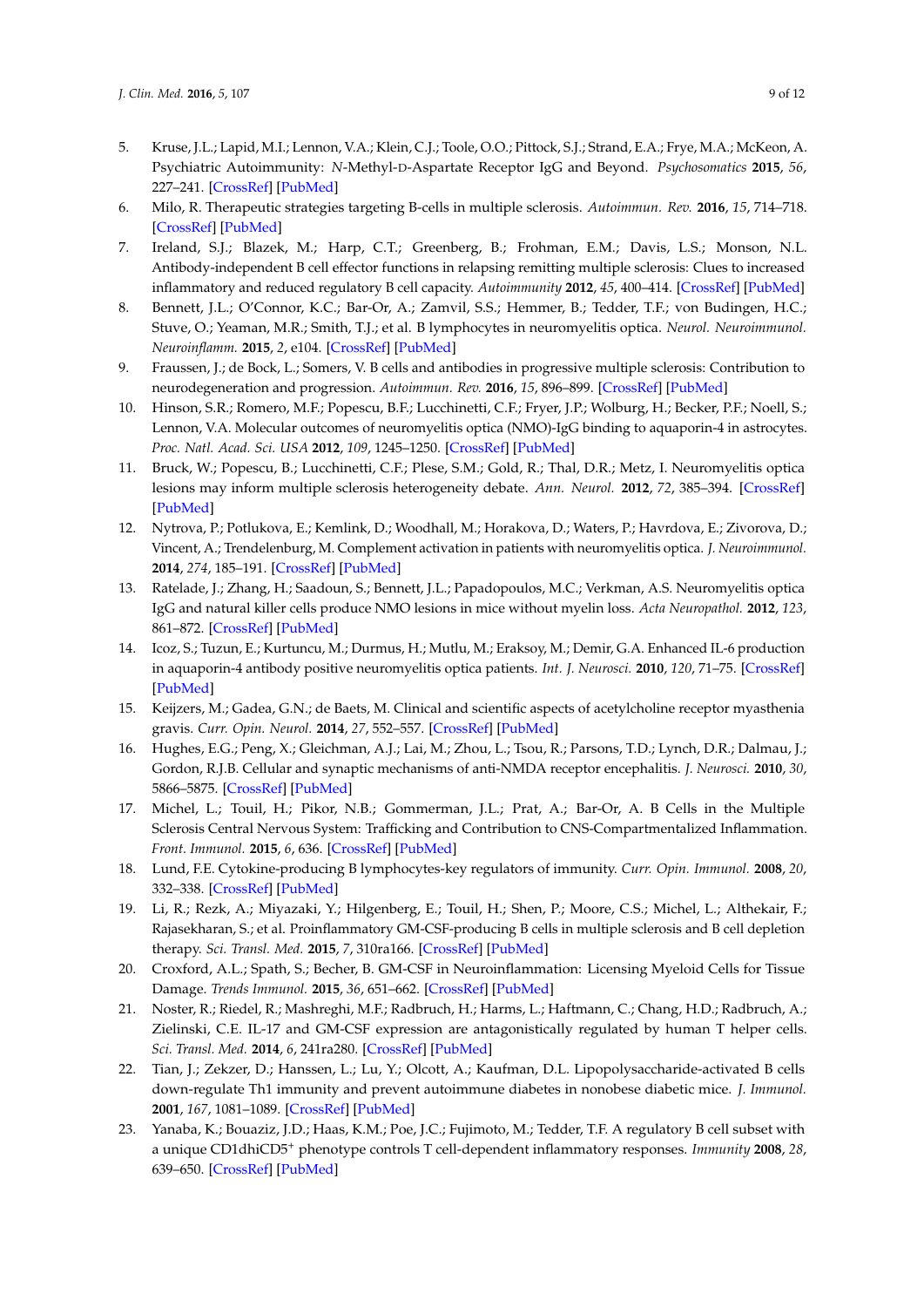- 24. Iwata, Y.; Matsushita, T.; Horikawa, M.; Dilillo, D.J.; Yanaba, K.; Venturi, G.M.; Szabolcs, P.M.; Bernstein, S.H.; Magro, C.M.; Williams, A.D.; et al. Characterization of a rare IL-10-competent B-cell subset in humans that parallels mouse regulatory B10 cells. *Blood* **2011**, *117*, 530–541. [\[CrossRef\]](http://dx.doi.org/10.1182/blood-2010-07-294249) [\[PubMed\]](http://www.ncbi.nlm.nih.gov/pubmed/20962324)
- <span id="page-9-0"></span>25. Shen, P.; Roch, T.; Lampropoulou, V.; O'Connor, R.A.; Stervbo, U.; Hilgenberg, E.; Ries, S.; Dang, V.D.; Jaimes, Y.; Daridon, C.; et al. IL-35-producing B cells are critical regulators of immunity during autoimmune and infectious diseases. *Nature* **2014**, *507*, 366–370. [\[CrossRef\]](http://dx.doi.org/10.1038/nature12979) [\[PubMed\]](http://www.ncbi.nlm.nih.gov/pubmed/24572363)
- <span id="page-9-1"></span>26. Knippenberg, S.; Peelen, E.; Smolders, J.; Thewissen, M.; Menheere, P.; Tervaert, J.W.C.; Hupperts, R.; Damoiseaux, J. Reduction in IL-10 producing B cells (Breg) in multiple sclerosis is accompanied by a reduced naive/memory Breg ratio during a relapse but not in remission. *J. Neuroimmunol.* **2011**, *239*, 80–86. [\[CrossRef\]](http://dx.doi.org/10.1016/j.jneuroim.2011.08.019) [\[PubMed\]](http://www.ncbi.nlm.nih.gov/pubmed/21940055)
- <span id="page-9-2"></span>27. Quan, C.; Yu, H.; Qiao, J.; Xiao, B.; Zhao, G.; Wu, Z.; Li, Z.; Lu, C. Impaired regulatory function and enhanced intrathecal activation of B cells in neuromyelitis optica: Distinct from multiple sclerosis. *Mult. Scler.* **2013**, *19*, 289–298. [\[CrossRef\]](http://dx.doi.org/10.1177/1352458512454771) [\[PubMed\]](http://www.ncbi.nlm.nih.gov/pubmed/22864301)
- <span id="page-9-3"></span>28. Yang, F.; Huang, D.; Cheng, C.; Wu, W. Proportion and significance of CD1d(hi)CD5<sup>+</sup>CD19<sup>+</sup> regulatory B cell in peripheral blood of patients with neuromyelitis optica. *Chin. J. Cell. Mol. Immunol.* **2015**, *31*, 375–378.
- <span id="page-9-4"></span>29. Sun, F.; Ladha, S.S.; Yang, L.; Liu, Q.; Shi, S.X.; Su, N.; Bomprezzi, R.; Shi, F.D. Interleukin-10 producing-B cells and their association with responsiveness to rituximab in myasthenia gravis. *Muscle Nerve* **2014**, *49*, 487–494. [\[CrossRef\]](http://dx.doi.org/10.1002/mus.23951) [\[PubMed\]](http://www.ncbi.nlm.nih.gov/pubmed/23868194)
- <span id="page-9-5"></span>30. Guptill, J.T.; Yi, J.S.; Sanders, D.B.; Guidon, A.C.; Juel, V.C.; Massey, J.M.; Howard, J.F., Jr.; Scuderi, F.; Bartoccioni, E.; Evoli, A.; et al. Characterization of B cells in muscle-specific kinase antibody myasthenia gravis. *Neurol. Neuroimmunol. Neuroinflamm.* **2015**, *2*, e77. [\[CrossRef\]](http://dx.doi.org/10.1212/NXI.0000000000000077) [\[PubMed\]](http://www.ncbi.nlm.nih.gov/pubmed/25745635)
- <span id="page-9-6"></span>31. Michel, L.; Chesneau, M.; Manceau, P.; Genty, A.; Garcia, A.; Salou, M.; Ngono, A.E.; Pallier, A.; Foucher, M.J.; Lefrere, F.; et al. Unaltered regulatory B-cell frequency and function in patients with multiple sclerosis. *Clin. Immunol.* **2014**, *155*, 198–208. [\[CrossRef\]](http://dx.doi.org/10.1016/j.clim.2014.09.011) [\[PubMed\]](http://www.ncbi.nlm.nih.gov/pubmed/25267439)
- <span id="page-9-7"></span>32. Korniotis, S.; Gras, C.; Letscher, H.; Montandon, R.; Megret, J.; Siegert, S.; Ezine, S.; Fallon, P.G.; Luther, S.A.; Fillatreau, S.; et al. Treatment of ongoing autoimmune encephalomyelitis with activated B-cell progenitors maturing into regulatory B cells. *Nat. Commun.* **2016**, *7*, 12134. [\[CrossRef\]](http://dx.doi.org/10.1038/ncomms12134) [\[PubMed\]](http://www.ncbi.nlm.nih.gov/pubmed/27396388)
- <span id="page-9-8"></span>33. Serafini, B.; Rosicarelli, B.; Magliozzi, R.; Stigliano, E.; Aloisi, F. Detection of ectopic B-cell follicles with germinal centers in the meninges of patients with secondary progressive multiple sclerosis. *Brain Pathol.* **2004**, *14*, 164–174. [\[CrossRef\]](http://dx.doi.org/10.1111/j.1750-3639.2004.tb00049.x) [\[PubMed\]](http://www.ncbi.nlm.nih.gov/pubmed/15193029)
- <span id="page-9-9"></span>34. Magliozzi, R.; Howell, O.; Vora, A.; Serafini, B.; Nicholas, R.; Puopolo, M.; Reynolds, R.; Aloisi, F. Meningeal B-cell follicles in secondary progressive multiple sclerosis associate with early onset of disease and severe cortical pathology. *Brain* **2007**, *130*, 1089–1104. [\[CrossRef\]](http://dx.doi.org/10.1093/brain/awm038) [\[PubMed\]](http://www.ncbi.nlm.nih.gov/pubmed/17438020)
- <span id="page-9-10"></span>35. Pikor, N.B.; Prat, A.; Bar-Or, A.; Gommerman, J.L. Meningeal Tertiary Lymphoid Tissues and Multiple Sclerosis: A Gathering Place for Diverse Types of Immune Cells during CNS Autoimmunity. *Front. Immunol.* **2015**, *6*, 657. [\[CrossRef\]](http://dx.doi.org/10.3389/fimmu.2015.00657) [\[PubMed\]](http://www.ncbi.nlm.nih.gov/pubmed/26793195)
- <span id="page-9-11"></span>36. Sanz, I. Rationale for B cell targeting in SLE. *Semin. Immunopathol.* **2014**, *36*, 365–375. [\[CrossRef\]](http://dx.doi.org/10.1007/s00281-014-0430-z) [\[PubMed\]](http://www.ncbi.nlm.nih.gov/pubmed/24763533)
- <span id="page-9-12"></span>37. Tedder, T.F. CD19: A promising B cell target for rheumatoid arthritis. *Nat. Rev. Rheumatol.* **2009**, *5*, 572–577. [\[CrossRef\]](http://dx.doi.org/10.1038/nrrheum.2009.184) [\[PubMed\]](http://www.ncbi.nlm.nih.gov/pubmed/19798033)
- <span id="page-9-13"></span>38. Bluml, S.; McKeever, K.; Ettinger, R.; Smolen, J.; Herbst, R. B-cell targeted therapeutics in clinical development. *Arthr. Res. Ther.* **2013**, *15*, S4. [\[CrossRef\]](http://dx.doi.org/10.1186/ar3906) [\[PubMed\]](http://www.ncbi.nlm.nih.gov/pubmed/23566679)
- <span id="page-9-14"></span>39. Halliley, J.L.; Tipton, C.M.; Liesveld, J.; Rosenberg, A.F.; Darce, J.; Gregoretti, I.V.; Popova, L.; Kaminiski, D.; Fucile, C.F.; Albizua, I.; et al. Long-Lived Plasma Cells Are Contained within the CD19−CD38(hi)CD138<sup>+</sup> Subset in Human Bone Marrow. *Immunity* **2015**, *43*, 132–145. [\[CrossRef\]](http://dx.doi.org/10.1016/j.immuni.2015.06.016) [\[PubMed\]](http://www.ncbi.nlm.nih.gov/pubmed/26187412)
- <span id="page-9-15"></span>40. Mei, H.E.; Wirries, I.; Frolich, D.; Brisslert, M.; Giesecke, C.; Grun, J.R.; Alexander, T.; Schmidt, S.; Luda, K.; Kuhl, A.A.; et al. A unique population of IgG-expressing plasma cells lacking CD19 is enriched in human bone marrow. *Blood* **2015**, *125*, 1739–1748. [\[CrossRef\]](http://dx.doi.org/10.1182/blood-2014-02-555169) [\[PubMed\]](http://www.ncbi.nlm.nih.gov/pubmed/25573986)
- <span id="page-9-16"></span>41. Schuh, E.; Berer, K.; Mulazzani, M.; Feil, K.; Meinl, I.; Lahm, H.; Krane, M.; Lange, R.; Pfannes, K.; Subklewe, M.; et al. Features of Human CD3+CD20<sup>+</sup> T Cells. *J. Immunol.* **2016**. [\[CrossRef\]](http://dx.doi.org/10.4049/jimmunol.1600089) [\[PubMed\]](http://www.ncbi.nlm.nih.gov/pubmed/27412413)
- <span id="page-9-17"></span>42. Hammer, O. CD19 as an attractive target for antibody-based therapy. *MAbs* **2012**, *4*, 571–577. [\[CrossRef\]](http://dx.doi.org/10.4161/mabs.21338) [\[PubMed\]](http://www.ncbi.nlm.nih.gov/pubmed/22820352)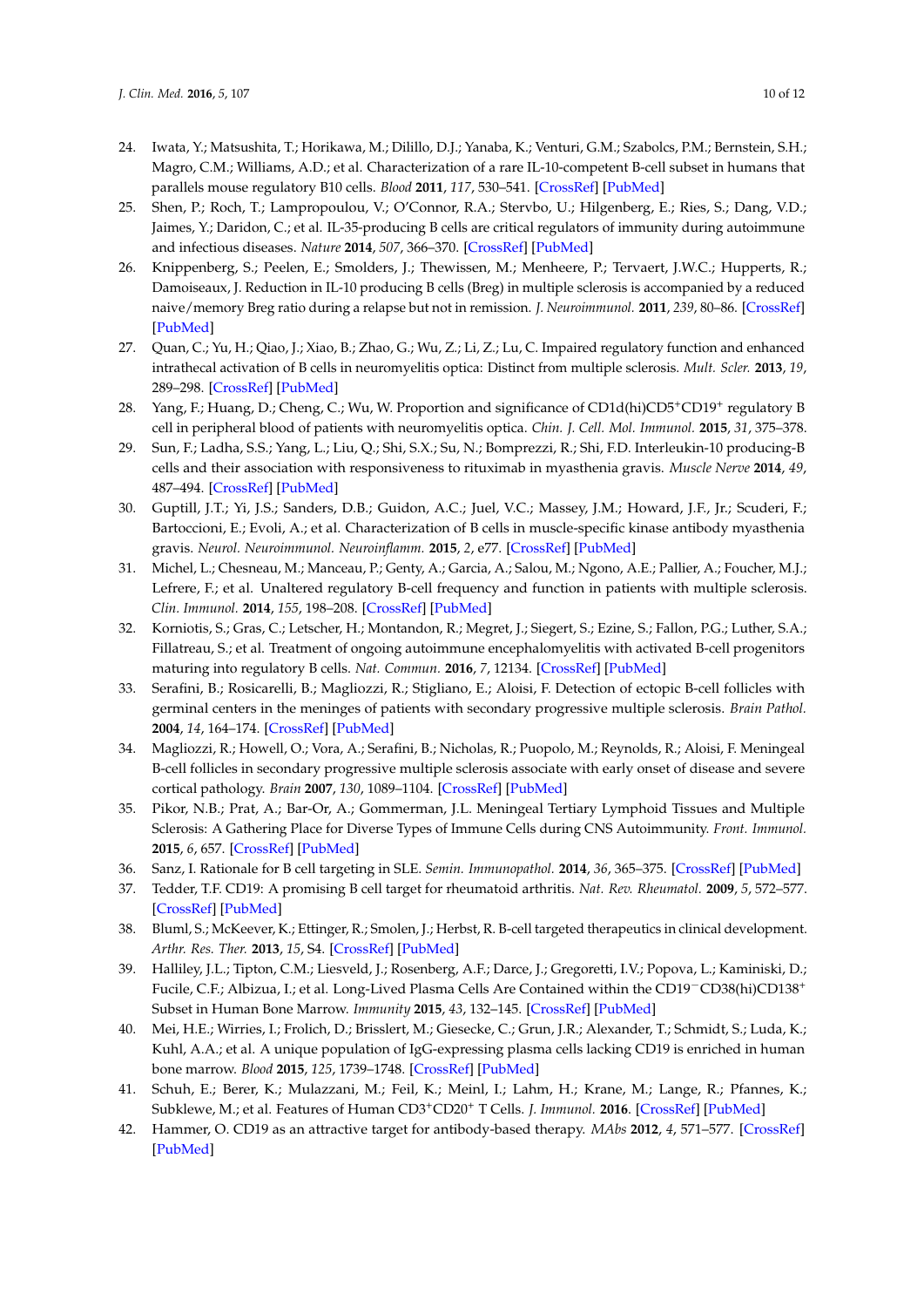- <span id="page-10-0"></span>43. Herbst, R.; Wang, Y.; Gallagher, S.; Mittereder, N.; Kuta, E.; Damschroder, M.; Woods, R.; Rowe, D.C.; Cheng, L.; Cook, K.; et al. B-cell depletion in vitro and in vivo with an afucosylated anti-CD19 antibody. *J. Pharmacol. Exp. Ther.* **2010**, *335*, 213–222. [\[CrossRef\]](http://dx.doi.org/10.1124/jpet.110.168062) [\[PubMed\]](http://www.ncbi.nlm.nih.gov/pubmed/20605905)
- <span id="page-10-1"></span>44. Schiopu, E.; Chatterjee, S.; Hsu, V.; Flor, A.; Cimbora, D.; Patra, K.; Yao, W.; Li, J.; Streicher, K.; McKeever, K.; et al. Safety and tolerability of an anti-CD19 monoclonal antibody, MEDI-551, in subjects with systemic sclerosis: A phase I, randomized, placebo-controlled, escalating single-dose study. *Arthr. Res. Ther.* **2016**, *18*, 131. [\[CrossRef\]](http://dx.doi.org/10.1186/s13075-016-1021-2) [\[PubMed\]](http://www.ncbi.nlm.nih.gov/pubmed/27267753)
- <span id="page-10-2"></span>45. Yazawa, N.; Hamaguchi, Y.; Poe, J.C.; Tedder, T.F. Immunotherapy using unconjugated CD19 monoclonal antibodies in animal models for B lymphocyte malignancies and autoimmune disease. *Proc. Natl. Acad. Sci. USA* **2005**, *102*, 15178–15183. [\[CrossRef\]](http://dx.doi.org/10.1073/pnas.0505539102) [\[PubMed\]](http://www.ncbi.nlm.nih.gov/pubmed/16217038)
- <span id="page-10-3"></span>46. Streicher, K.; Morehouse, C.A.; Groves, C.J.; Rajan, B.; Pilataxi, F.; Lehmann, K.P.; Brohawn, P.Z.; Higgs, B.W.; McKeever, K.; Greenberg, S.A.; et al. The plasma cell signature in autoimmune disease. *Arthr. Rheumatol.* **2014**, *66*, 173–184. [\[CrossRef\]](http://dx.doi.org/10.1002/art.38194) [\[PubMed\]](http://www.ncbi.nlm.nih.gov/pubmed/24431284)
- <span id="page-10-4"></span>47. Gallagher, S.; Yusuf, I.; McCaughtry, T.M.; Turman, S.; Sun, H.; Kolbeck, R.; Herbst, R.; Wang, Y. MEDI-551 Treatment Effectively Depletes B Cells and Reduces Serum Titers of Autoantibodies in Mice Transgenic for *Sle1* and Human CD19. *Arthr. Rheumatol.* **2016**, *68*, 965–976. [\[CrossRef\]](http://dx.doi.org/10.1002/art.39503) [\[PubMed\]](http://www.ncbi.nlm.nih.gov/pubmed/26606525)
- <span id="page-10-5"></span>48. Gallagher, S.; Turman, S.; Yusuf, I.; Akhgar, A.; Wu, Y.; Roskos, L.K.; Herbst, R.; Wang, Y. Pharmacological profile of MEDI-551, a novel anti-CD19 antibody, in human CD19 transgenic mice. *Int. Immunopharmacol.* **2016**, *36*, 205–212. [\[CrossRef\]](http://dx.doi.org/10.1016/j.intimp.2016.04.035) [\[PubMed\]](http://www.ncbi.nlm.nih.gov/pubmed/27163209)
- <span id="page-10-6"></span>49. Yusuf, I.; Stern, J.; McCaughtry, T.M.; Gallagher, S.; Sun, H.; Gao, C.; Tedder, T.; Carlesso, G.; Carter, L.; Herbst, R.; et al. Germinal center B cell depletion diminishes CD4<sup>+</sup> follicular T helper cells in autoimmune mice. *PLoS ONE* **2014**, *9*, e102791. [\[CrossRef\]](http://dx.doi.org/10.1371/journal.pone.0102791) [\[PubMed\]](http://www.ncbi.nlm.nih.gov/pubmed/25101629)
- <span id="page-10-7"></span>50. Constantinescu, C.S.; Farooqi, N.; O'Brien, K.; Gran, B. Experimental autoimmune encephalomyelitis (EAE) as a model for multiple sclerosis (MS). *Br. J. Pharmacol.* **2011**, *164*, 1079–1106. [\[CrossRef\]](http://dx.doi.org/10.1111/j.1476-5381.2011.01302.x) [\[PubMed\]](http://www.ncbi.nlm.nih.gov/pubmed/21371012)
- <span id="page-10-8"></span>51. Robinson, A.P.; Harp, C.T.; Noronha, A.; Miller, S.D. The experimental autoimmune encephalomyelitis (EAE) model of MS: Utility for understanding disease pathophysiology and treatment. *Handb. Clin. Neurol.* **2014**, *122*, 173–189. [\[PubMed\]](http://www.ncbi.nlm.nih.gov/pubmed/24507518)
- <span id="page-10-9"></span>52. Horn, K.L.; Kronsbein, H.C.; Weber, M.S. Targeting B cells in the treatment of multiple sclerosis: Recent advances and remaining challenges. *Ther. Adv. Neurol. Disord.* **2013**, *6*, 161–173. [\[CrossRef\]](http://dx.doi.org/10.1177/1756285612474333) [\[PubMed\]](http://www.ncbi.nlm.nih.gov/pubmed/23634189)
- <span id="page-10-10"></span>53. Hjelmstrom, P.; Juedes, A.E.; Fjell, J.; Ruddle, N.H. B-cell-deficient mice develop experimental allergic encephalomyelitis with demyelination after myelin oligodendrocyte glycoprotein sensitization. *J. Immunol.* **1998**, *161*, 4480–4483. [\[PubMed\]](http://www.ncbi.nlm.nih.gov/pubmed/9794370)
- <span id="page-10-11"></span>54. Lyons, J.A.; San, M.; Happ, M.P.; Cross, A.H. B cells are critical to induction of experimental allergic encephalomyelitis by protein but not by a short encephalitogenic peptide. *Eur. J. Immunol.* **1999**, *29*, 3432–3439. [\[CrossRef\]](http://dx.doi.org/10.1002/(SICI)1521-4141(199911)29:11<3432::AID-IMMU3432>3.0.CO;2-2)
- <span id="page-10-12"></span>55. Challa, D.K.; Bussmeyer, U.; Khan, T.; Montoyo, H.P.; Bansal, P.; Ober, R.J.; Ward, E.S. Autoantibody depletion ameliorates disease in murine experimental autoimmune encephalomyelitis. *MAbs* **2013**, *5*, 655–659. [\[CrossRef\]](http://dx.doi.org/10.4161/mabs.25439) [\[PubMed\]](http://www.ncbi.nlm.nih.gov/pubmed/23846320)
- <span id="page-10-13"></span>56. Ramanathan, S.; Dale, R.C.; Brilot, F. Anti-MOG antibody: The history, clinical phenotype, and pathogenicity of a serum biomarker for demyelination. *Autoimmun. Rev.* **2016**, *15*, 307–324. [\[CrossRef\]](http://dx.doi.org/10.1016/j.autrev.2015.12.004) [\[PubMed\]](http://www.ncbi.nlm.nih.gov/pubmed/26708342)
- <span id="page-10-14"></span>57. Molnarfi, N.; Topphoff, U.S.; Weber, M.S.; Patarroyo, J.C.; Prod'homme, T.; Doyer, M.Z.; Shetty, A.; Linington, C.; Slavin, A.J.; Hidalgo, J.; et al. MHC class II-dependent B cell APC function is required for induction of CNS autoimmunity independent of myelin-specific antibodies. *J. Exp. Med.* **2013**, *210*, 2921–2937. [\[CrossRef\]](http://dx.doi.org/10.1084/jem.20130699) [\[PubMed\]](http://www.ncbi.nlm.nih.gov/pubmed/24323356)
- <span id="page-10-15"></span>58. Lafaille, J.J.; Nagashima, K.; Katsuki, M.; Tonegawa, S. High incidence of spontaneous autoimmune encephalomyelitis in immunodeficient anti-myelin basic protein T cell receptor transgenic mice. *Cell* **1994**, *78*, 399–408. [\[CrossRef\]](http://dx.doi.org/10.1016/0092-8674(94)90419-7)
- <span id="page-10-16"></span>59. Bettelli, E.; Baeten, D.; Jager, A.; Sobel, R.A.; Kuchroo, V.K. Myelin oligodendrocyte glycoprotein-specific T and B cells cooperate to induce a Devic-like disease in mice. *J. Clin. Investig.* **2006**, *116*, 2393–2402. [\[CrossRef\]](http://dx.doi.org/10.1172/JCI28334) [\[PubMed\]](http://www.ncbi.nlm.nih.gov/pubmed/16955141)
- <span id="page-10-17"></span>60. Krishnamoorthy, G.; Lassmann, H.; Wekerle, H.; Holz, A. Spontaneous opticospinal encephalomyelitis in a double-transgenic mouse model of autoimmune T cell/B cell cooperation. *J. Clin. Investig.* **2006**, *116*, 2385–2392. [\[CrossRef\]](http://dx.doi.org/10.1172/JCI28330) [\[PubMed\]](http://www.ncbi.nlm.nih.gov/pubmed/16955140)